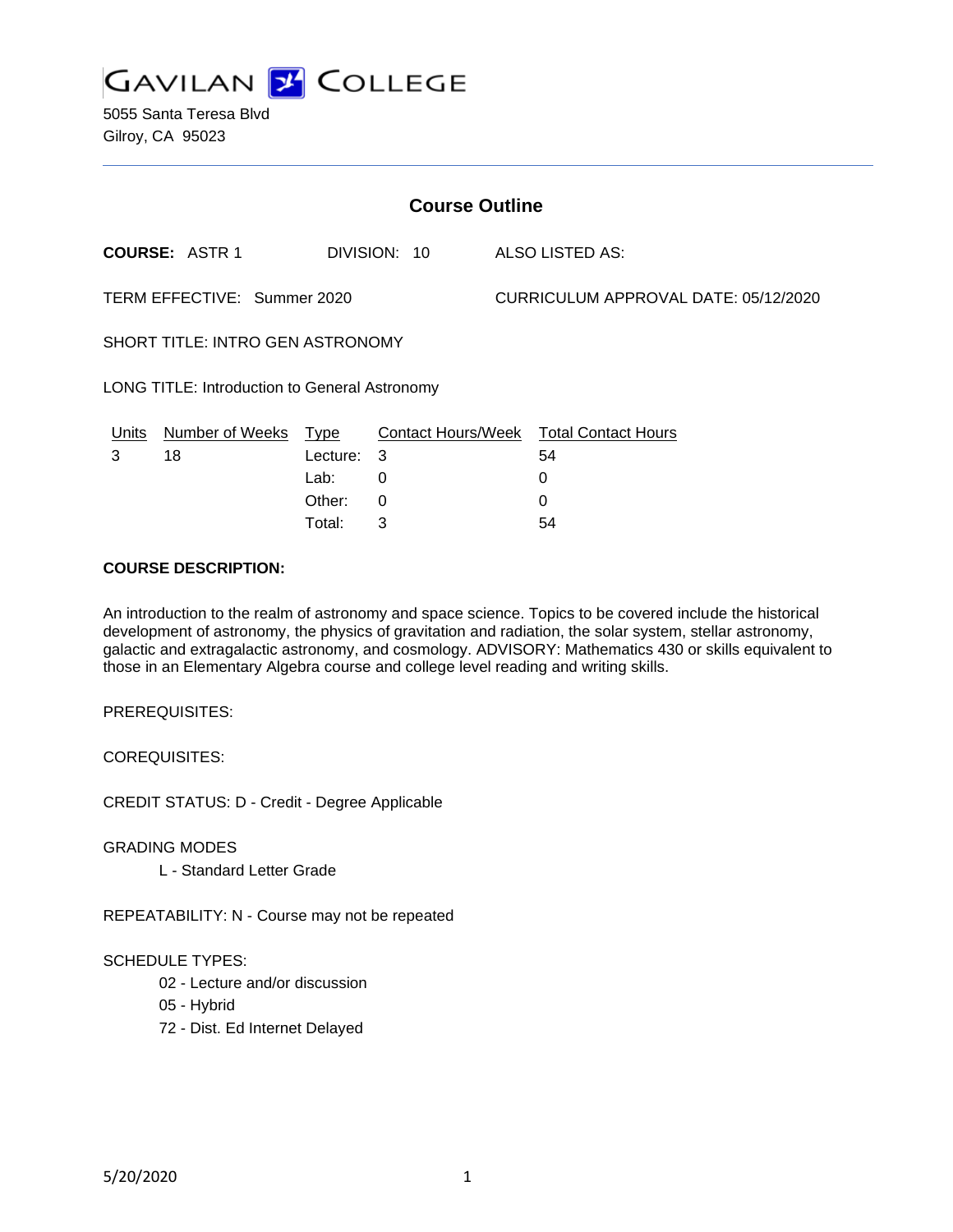### **STUDENT LEARNING OUTCOMES:**

By the end of this course, a student should:

1. Describe the basic development of astronomy beginning with astrological foundations of ancient civilizations through modern day theories.

2. Describe the principle motions of the earth, moon, and other solar system members.

3. Describe the basic physics of light, and distinguish between various types of telescopes.

4. Describe the basic composition and construction of the solar system and its origin.

5. Compare and contrast the principle differences between the Terrestrial and Jovian Planets.

6. Describe, compare and contrast the differing properties of stars, and describe accurately their evolutionary processes.

7. Describe the properties of the Milky Way galaxy, and differentiate between other external galaxies.

8. Describe the evolution of the universe, and contrast various models on the further evolution of the universe.

### **CONTENT, STUDENT PERFORMANCE OBJECTIVES, OUT-OF-CLASS ASSIGNMENTS**

Curriculum Approval Date: 05/12/2020

3 HOURS

CONTENT: Introduction and astronomical overview.

OUT OF CLASS ASSIGNMENTS: Reading and questions from text.

PERFORMANCE OBJECTIVES: List a vocabulary of beginning astronomical terms; recognize the various structural components of the universe,

sun, moon, earth, planets, stars, galaxies; discuss the overall size and scale of the solar system, galaxy and universe.

3 HOURS

CONTENT: Ancient/modern historical astronomy.

OUT OF CLASS ASSIGNMENTS: Reading and questions from text.

PERFORMANCE OBJECTIVES: Describe the accomplishments of man and civilizations and the development of astronomy from its beginnings, describe the motions of

the earth, and how this affects calendars and timekeeping.

3 HOURS

CONTENT: Laws of motion/coordinate systems.

OUT OF CLASS ASSIGNMENTS: Reading and questions from text.

PERFORMANCE OBJECTIVES: Discuss the contributions of early Renaissance astronomers; describe, compare and contrast a celestial sphere and celestial coordinate systems; describe the fundamental differences between solar system models (geocentric versus heliocentric).

3 HOURS

CONTENT: Electromagnetic radiation.

OUT OF CLASS ASSIGNMENTS: Reading and questions from text

PERFORMANCE OBJECTIVES: Describe light and other forms of radiation important to physicists and astronomers. Discuss, compare, contrast and

identify principles of light such as reflection, refraction, dispersion.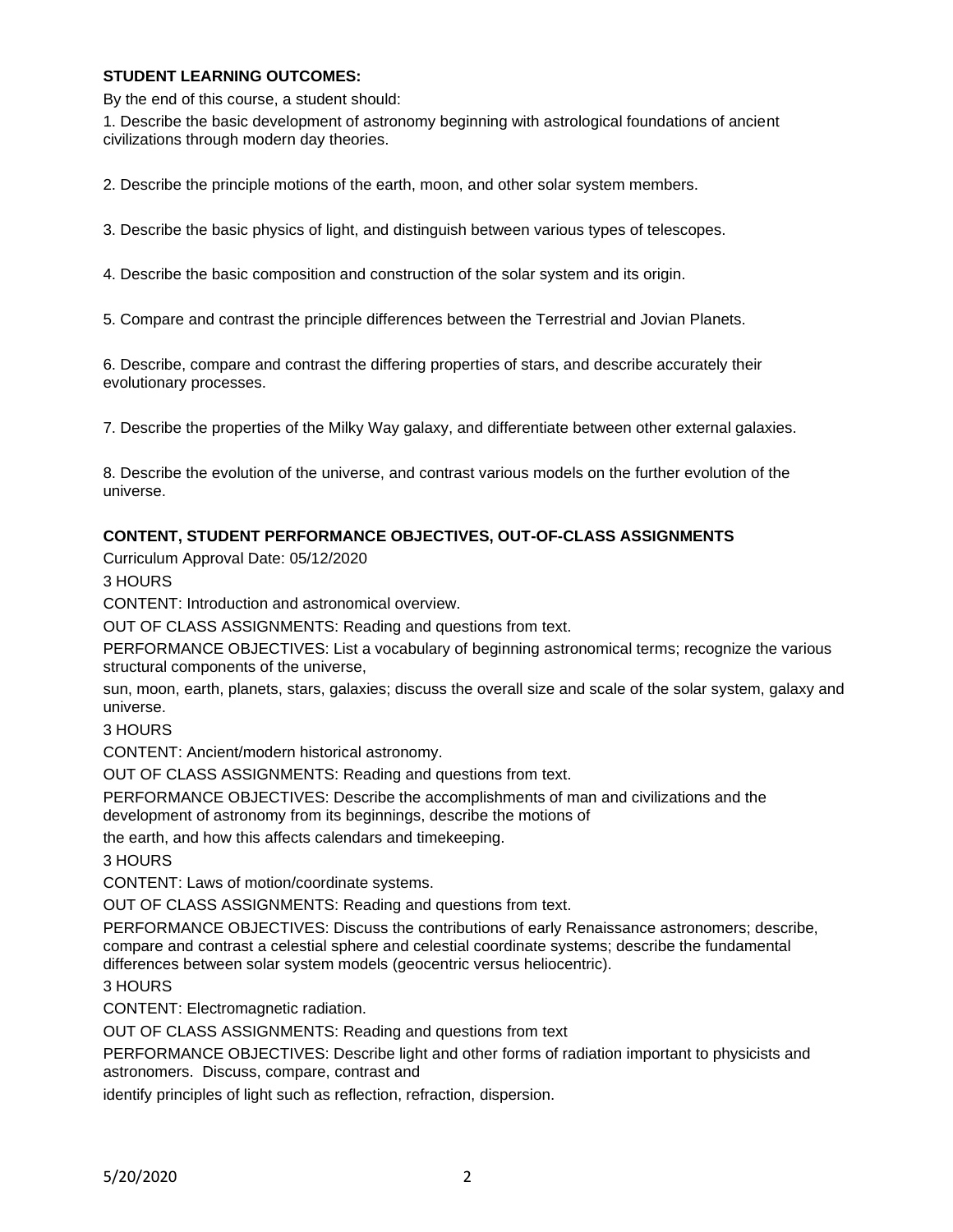## 3 HOURS

CONTENT: Telescopes.

OUT OF CLASS ASSIGNMENTS: Reading and questions from text.

PERFORMANCE OBJECTIVES: Discuss, compare and contrast the basic optical construction of refracting and reflecting telescopes and the

advantages/disadvantages of both types; describe the important optical characteristics of lenses and mirrors, thus allowing an educated selection in the purchase of an

astronomical telescope.

3 HOURS

CONTENT: The sun and the formation of the solar system.

OUT OF CLASS ASSIGNMENTS: Reading and questions from the text.

PERFORMANCE OBJECTIVES: Describe current theories on how the sun and solar system formed; describe the nuclear reactions that occur in

the sun's interior to produce light, heat, and other forms of electromagnetic radiation; describe the means by which energy is transported from the sun's

interior to its surface.

3 HOURS

CONTENT: The Earth and moon.

OUT OF CLASS ASSIGNMENTS: Reading and questions from text.

PERFORMANCE OBJECTIVES: Describe the Earth from an astronomical perspective; describe the Earth's interior and atmosphere in comparison with other planetary

objects; describe the characteristics of terrestrial-type planets; discuss the Earth's moon, it's orbit, interior composition, surface

features and origin.

3 HOURS

CONTENT: The terrestrial planets.

OUT OF CLASS ASSIGNMENTS: Reading and questions from text.

PERFORMANCE OBJECTIVES: Identify, compare, contrast and describe the principle characteristics of the planets Mercury, Venus and Mars; discuss

continued space exploration by understanding the valuable contributions of modern space research to our understanding of these planets; discuss the interior

and atmospheric properties of terrestrial planets, especially in comparison with our own planet.

3 HOURS

CONTENT: The Jovian planets.

OUT OF CLASS ASSIGNMENTS: Reading and questions from text.

PERFORMANCE OBJECTIVES: Describe the principle characteristics of the planets Jupiter, Saturn, Uranus and Neptune; describe the interior and atmospheric properties of

Jovian planets, especially in comparison with the Earth and other terrestrial planets; describe the characteristics and formation of

Jovian ring systems and Jovian satellites.

3 HOURS

CONTENT: Asteroids, Comets and Meteors.

OUT OF CLASS ASSIGNMENTS: Reading and questions from text.

PERFORMANCE OBJECTIVES: Describe how asteroids were discovered, where they are located, and different types within the solar system; describe the various parts of

a comet, where they come from, different types of comet orbits and composition; describe the relationship between comet orbits and

meteors, sporadic meteors versus shower meteors; discuss the physical and orbital characteristics of the planet Pluto.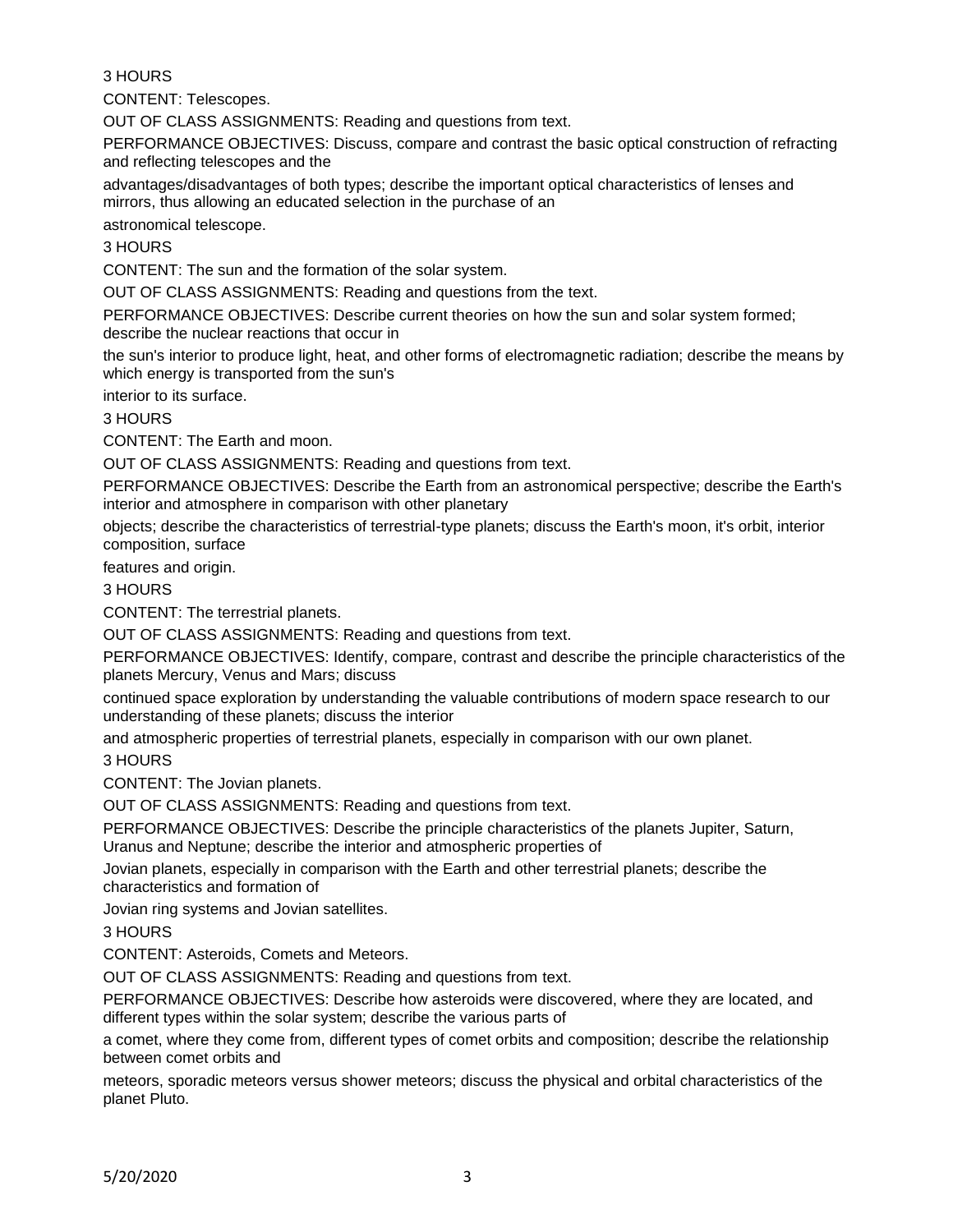# 3 HOURS

CONTENT: Stellar observations.

OUT OF CLASS ASSIGNMENTS: Reading and questions from text.

PERFORMANCE OBJECTIVES: Describe how astronomical observations are made in order to derive physical properties of celestial objects; discuss simple observational

methods for determining stellar properties such as distance, motion, brightness, temperature and color; describe the science of

spectroscopy, compare and contrast the different spectral types of stars, the value of spectral studies to the understanding of important

stellar properties.

3 HOURS

CONTENT: Stellar Properties.

OUT OF CLASS ASSIGNMENTS: Reading and questions from the text.

PERFORMANCE OBJECTIVES: Describe, compare, contrast and identify the properties and relationship between properties of celestial objects; describe stellar

spectral types and luminosity types; describe the physical nature and makeup of stars, luminosities and temperatures of stars, chemical

composition and age.

3 HOURS

CONTENT: Stellar structure and energy.

OUT OF CLASS ASSIGNMENTS: Reading and questions from text.

PERFORMANCE OBJECTIVES: Describe the interior structure of stars; compare and contrast the means by which energy is produced in a variety of ways.

3 HOURS

CONTENT: Stellar evolution.

OUT OF CLASS ASSIGNMENTS: Reading and questions from text.

PERFORMANCE OBJECTIVES: Describe the evolutionary changes that all stars go through, from birth to final death; describe how a star's physical

characteristics change as a star evolves; describe the last phases of stellar evolution and identify stellar remnants in the form of white dwarfs, neutron stars,

and black holes.

3 HOURS

CONTENT: The Milky Way.

OUT OF CLASS ASSIGNMENTS: Reading and questions from text.

PERFORMANCE OBJECTIVES: Describe the properties of the Milky Way galaxy, types of clusters, our location within the galaxy; compare and contrast the two primary

population types of stars; discuss their location within the galaxy and their unique properties.

3 HOURS

CONTENT: Extragalactic Astronomy.

OUT OF CLASS ASSIGNMENTS: Reading and questions from the text

PERFORMANCE OBJECTIVES: Discuss the various types and properties of galaxies within the universe; describe, compare and contrast

population types within galaxies, composition of galaxies, and evolution of galaxies.

3 HOURS

CONTENT: Cosmology .

OUT OF CLASS ASSIGNMENTS: Reading and questions from text.

PERFORMANCE OBJECTIVES: Compare, contrast and discuss Cosmological theories that include the Big Bang theory and Steady-State theories, open

versus closed models; discuss the importance and value of the Hubble diagram to cosmologists today.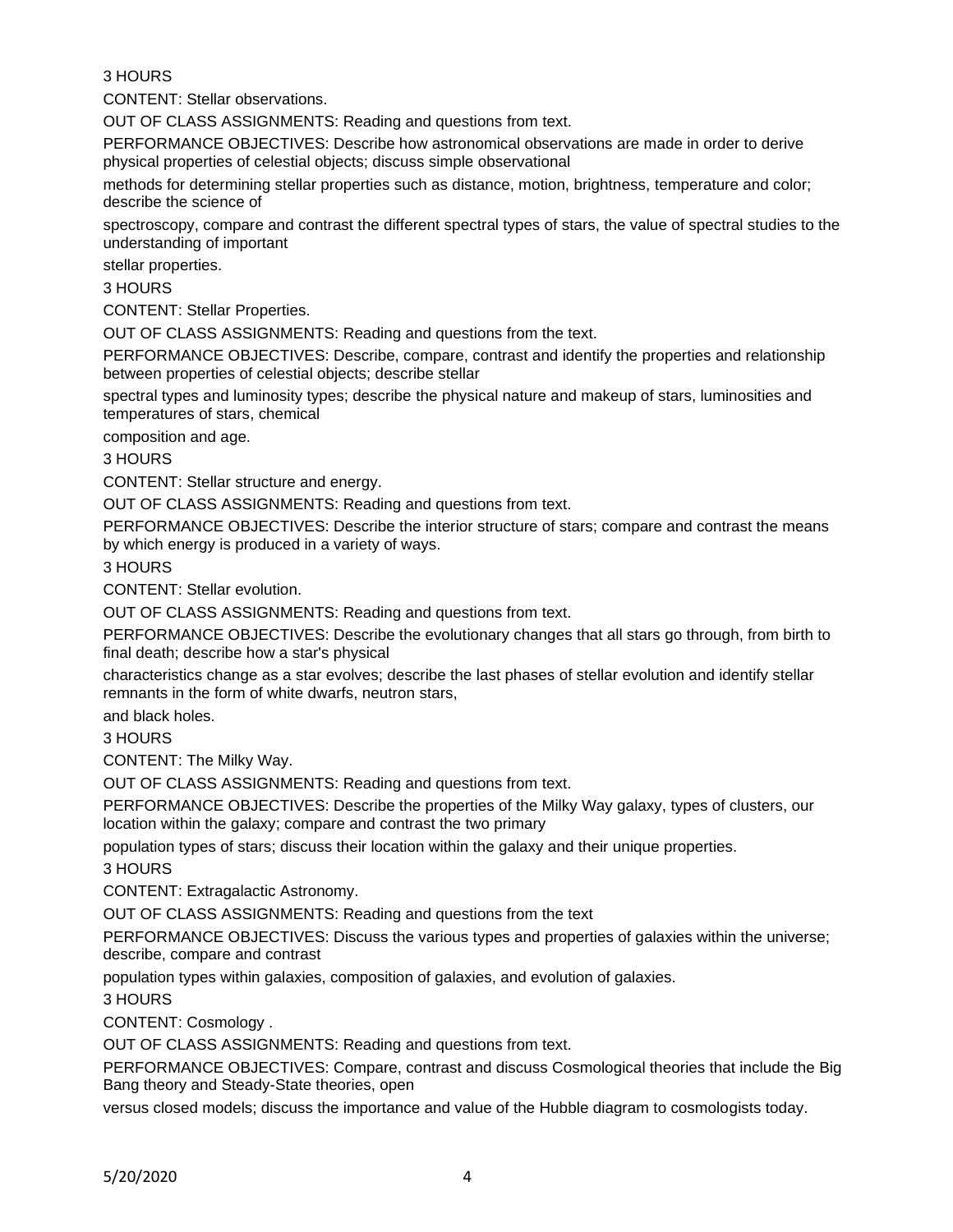2 HOURS CONTENT: Review all course materials to prepare for the Final Exam. OUT OF CLASS ASSIGNMENTS: Students will complete review assignment. STUDENT PERFORMANCE OBJECTIVES: Students will prepare for the Final Exam. 2 HOURS FINAL EXAM

### **METHODS OF INSTRUCTION:**

Lecture/discussion, demonstrations, web-based exercises.

## **OUT OF CLASS ASSIGNMENTS:**

Required Outside Hours: 108 Assignment Description:

1. Regularly assigned homework that requires students to analyze and study pertinent text material, solved examples and lecture notes.

2. Regularly assigned homework that requires students to apply the principles and skills covered in class by solving related problems.

#### **METHODS OF EVALUATION:**

Writing assignments Percent of total grade: 20.00 % Lab reports. Objective examinations Percent of total grade: 60.00 % Objective examinations including multiple choice, true/false, matching items, completion, short answer/essay questions. Problem-solving assignments Percent of total grade: 20.00 % Homework, quizzes, projects.

# **REPRESENTATIVE TEXTBOOKS:**

Palen, et. al.. Understanding our Universe. Norton,2014. ISBN: 978-0393936315 Reading Level of Text, Grade: 12 Verified by: Jennifer Nari